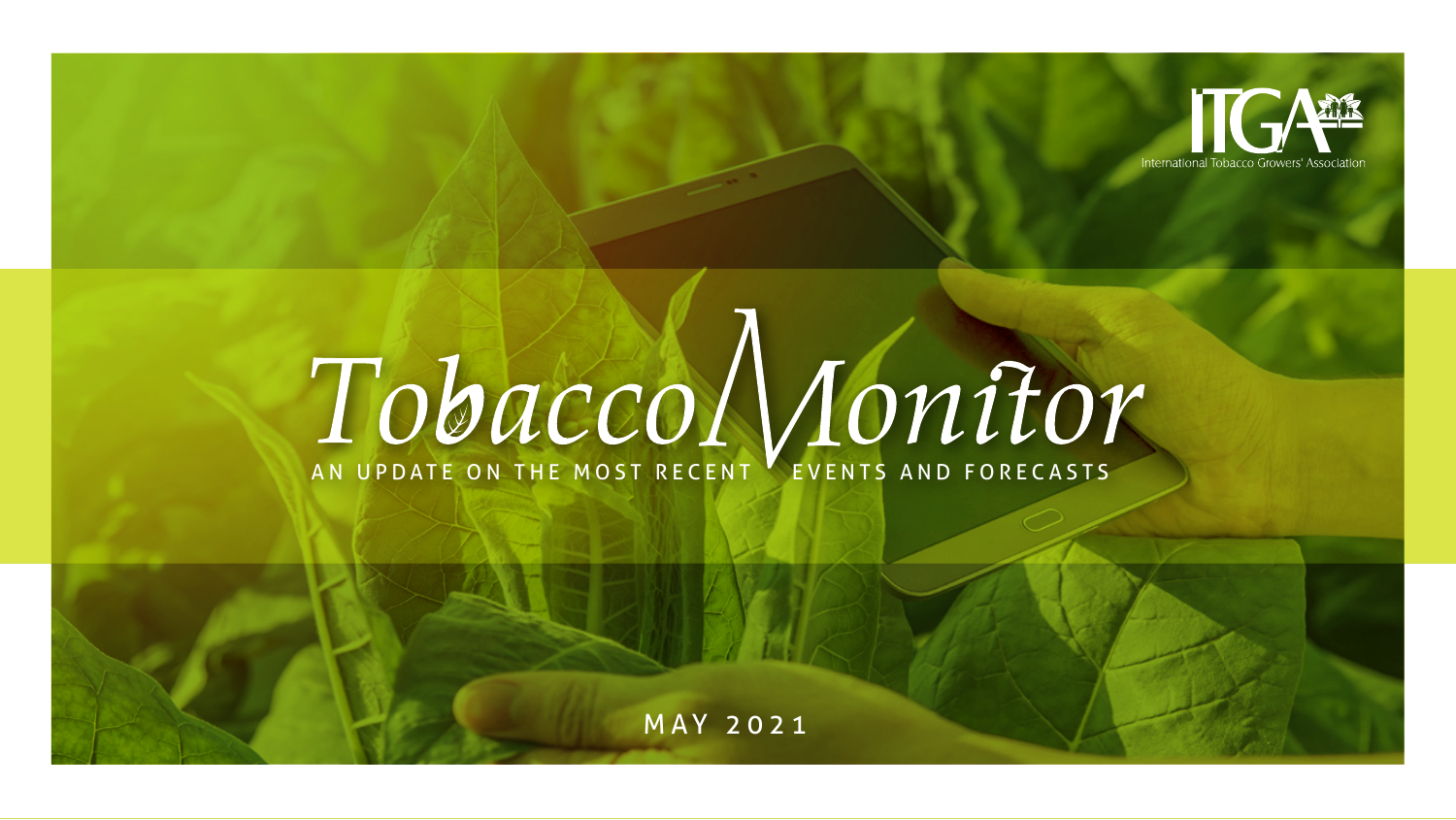### **CROP MONITOR**

**Zimbabwe**'s Minister of Agriculture wants to create a tobacco industry that is worth USD 5 billion by 2025. During the season's opening event, stakeholders were informed that the government would increase funding for both large-scale and small-scale tobacco farmers to stimulate output. As part of the wider plans, the intention is to rise tobacco production to 300 million kg per year and increase local financing from 30% to 70% per hectare. As a reference, last season's crop reached 184 million kg. In addition, TIMB also foresees an accelerated value addition and beneficiation from the current 1% to 30% by 2025.

Meanwhile, by the end of April, growers in **Zimbabwe** have earned USD 90.4 million from sales of tobacco, or a total of 35.3 million kg, a significant improvement as compared to last year. The current average price of USD 2.56 per kg is also considerably higher, up from USD 2.25 during the same time in 2020. The bulk of the crop has been sold through contract floors, which is becoming the new normal in the market. Contracted growers have sold 32.6 million kg worth USD 783.6 million while 2.6 million kg worth USD 6.8 million were sold through auction sales. Rejection rates remain low at around 3%, slightly worse on a yearly basis. In addition, the new payment system that is in place allows transactions to go within minutes rather than days.

**Malawi**'s President has urged tobacco growers to switch to other cash crops, including cannabis, as he sees no future in the golden leaf due to anti-smoking lobbies which are leading to a decline in tobacco trade. Notably, in preparation for cannabis cultivation, the country has created a Cannabis Regulatory Authority. Tobacco contributes more than 60% of **Malawi**'s export earnings. Some critics have warned that moving to cannabis would be difficult due to lack of skills and inappropriate climate conditions.

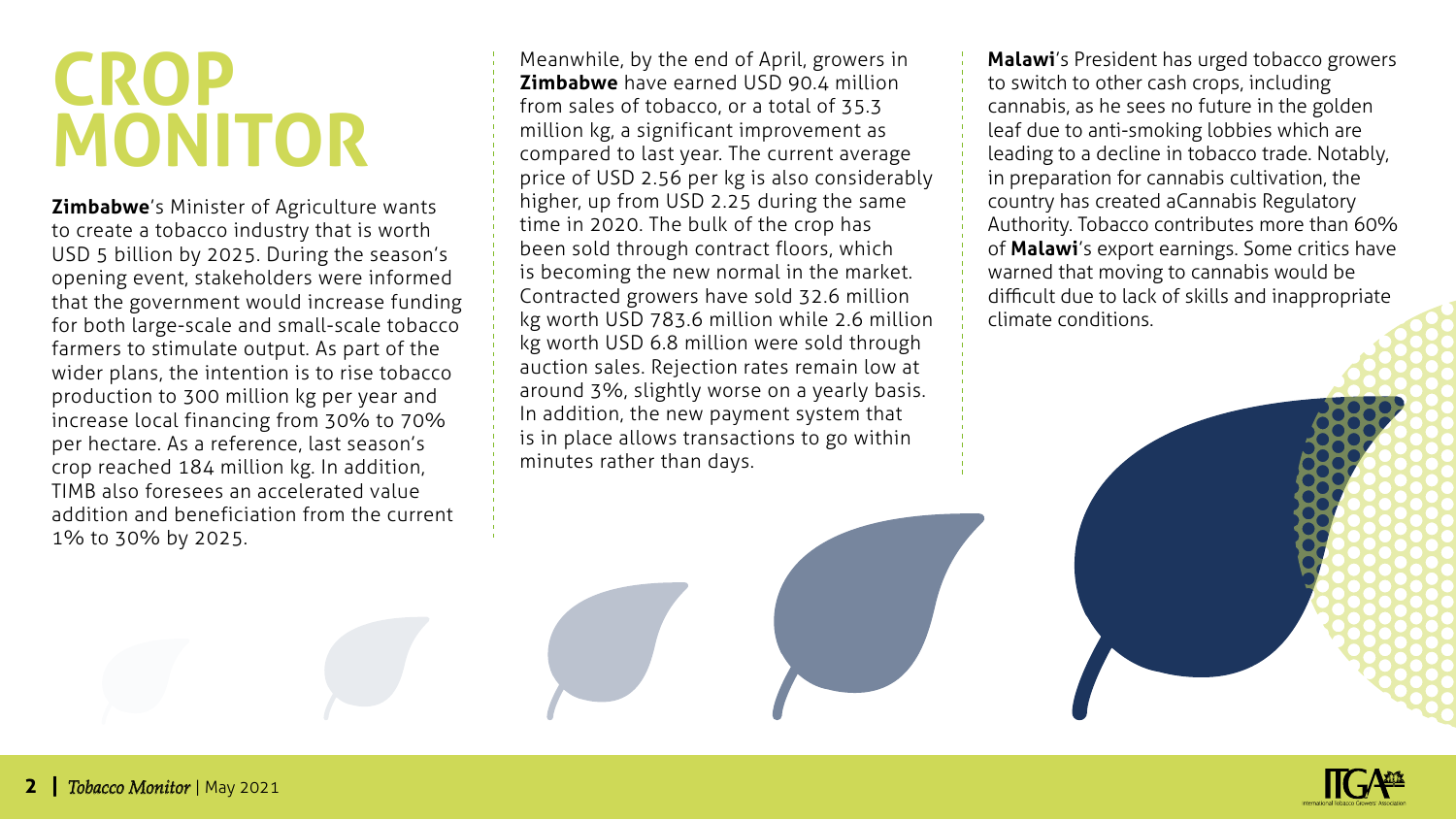

**Malawi**'s Minister of Agriculture has called all tobacco stakeholders to discuss the high rejection rate since the beginning of the season. More than 70% of the bales bought through auction have been rejected. The Minister also encouraged growers to diversify by going into alternative crops, such as soya, groundnuts and cotton to reduce their tobacco dependency.

The Tobacco Board of **India** has authorized 97 million kg for **Karnataka** in the 2021-2022 season, an increase by 9 million kg compared to the season before. Tobacco growers who switched to producing other crops, such as ginger, following the crop size reduction in 2020-2021 reportedly suffered heavy losses, which intensified the pressure on the Board to rise the guidance for 2021-2022. There is also an ongoing problem with significant percentage of low grade tobacco in the region.

At the same time, growers in **Andhra Pradesh** threatened to stall auctions if there is no improvement in tobacco pricing. By the end of April, farmers in **Andhra Pradesh** have marketed only 12.5 million kg of their 70 million kg crop.

Overall, the second wave of Covid-19 that hit the country is having a negative effect on the sector.

The latest USDA survey of tobacco farmers in the **US** has showed the following projections for the incoming tobacco crop:

- Flue-cured: 127,500 acres, no change from last year.
- Burley: 40,850 acres, down 6% from last year.
- Fire-cured: 15,050 acres, up 5% from last year.
- Dark-air cured: 10,000 acres, up 2% from last year.



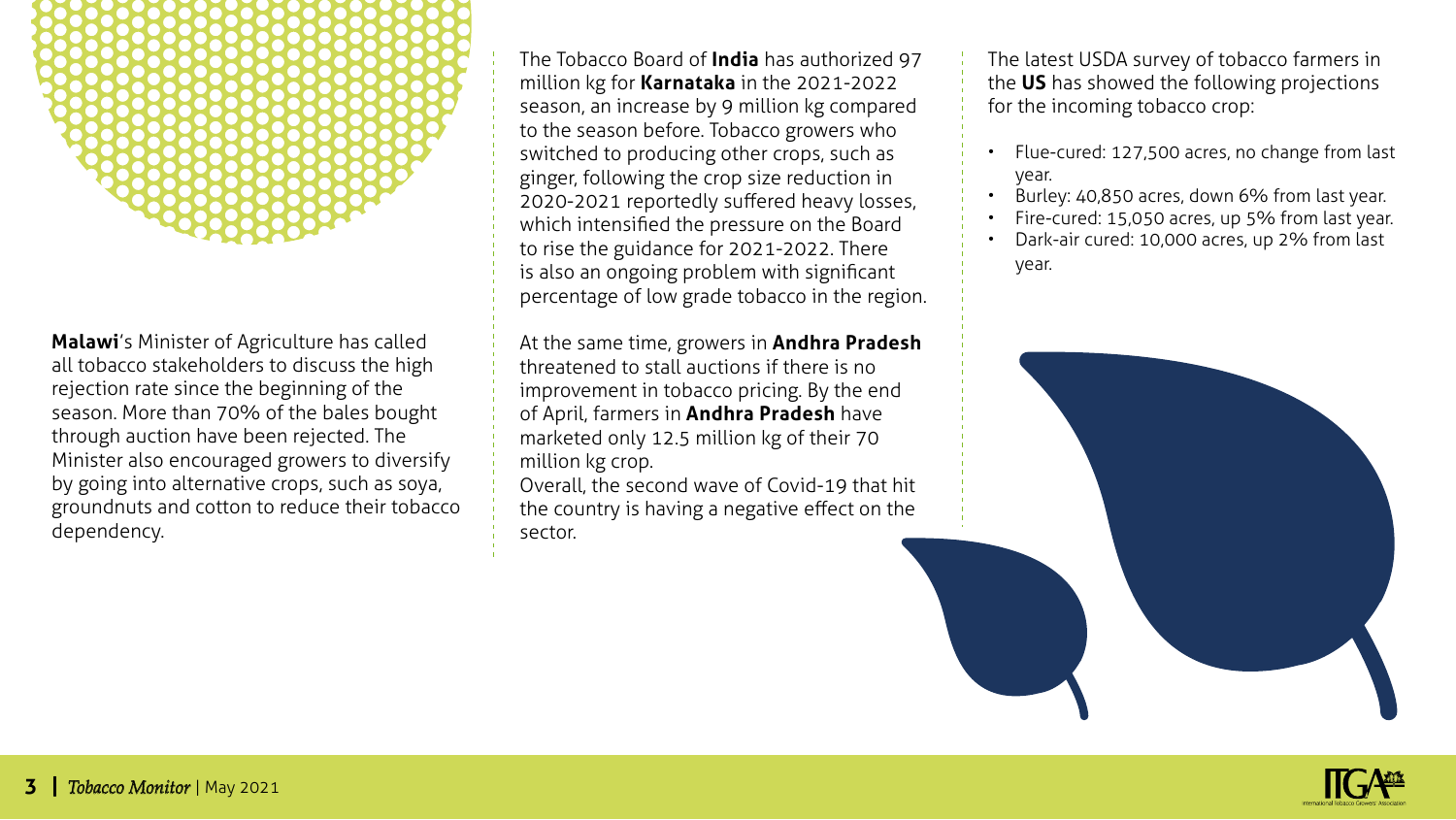### **REGULA-TIONS**

The WHO released a new technical manual on tobacco tax policy that shows countries ways to cut down more than USD 1.4 trillion in health expenditure. According the agency, improved tobacco taxation could be the key component in "building back better" after the Covid-19 pandemic. The WHO believes that only 14% of the **global** population is covered by enough tax on tobacco products, i.e. at least 75% of the retail sales price.

The **US** FDA announced it is working toward issuing proposed product standards within the next year to ban menthol as a characterizing flavor in cigarettes and ban all flavors, including menthol, in cigars. FDA believes there is strong evidence that a menthol ban would help people quit smoking. **It is likely that the industry will bring legal challenges against the ruling**. Currently, menthol cigarettes account for a third of the **US** market. Notably, menthol flavour in e-cigarettes is not part of this decision.

The new **US** administration is also considering requiring tobacco manufacturers to lower the nicotine in all cigarettes to such levels that are no longer addictive. **If enacted, these policies are likely to radically change the industry dynamics in one of the most profitable tobacco markets in the world.** In addition, lawmakers introduced a bill that would establish a federal tax on vaping products and rise tobacco excise for the first time in a decade.

**Estonia**'s parliament voted to suspend e-liquid taxation until the end of 2022. The goal is to make it possible to lower prices and reduce illicit trade pressures. According to experts, more than half of the country's e-liquid usage is coming from manually mixed, cross-boarder or smuggled products. **The decision was praised by tobacco harm reduction advocates.**

After a decision by the Court of Justice of the E**uropean Union**, **Hungary** was forced to increase excise tax rates on tobacco products. Earlier this year, the court warned that **Hungary** is breaching the **EU** guidance that stipulates the excise tax on tobacco products must reach 60% of the average retail price and be at least EUR 90 per 1,000 cigarettes. As a result, following the 7% tax hike in January 2021, there was an additional increase by 5% in April 2021. Some specialists fear this will make the market increasingly vulnerable to illicit products from the market's eastern borders.

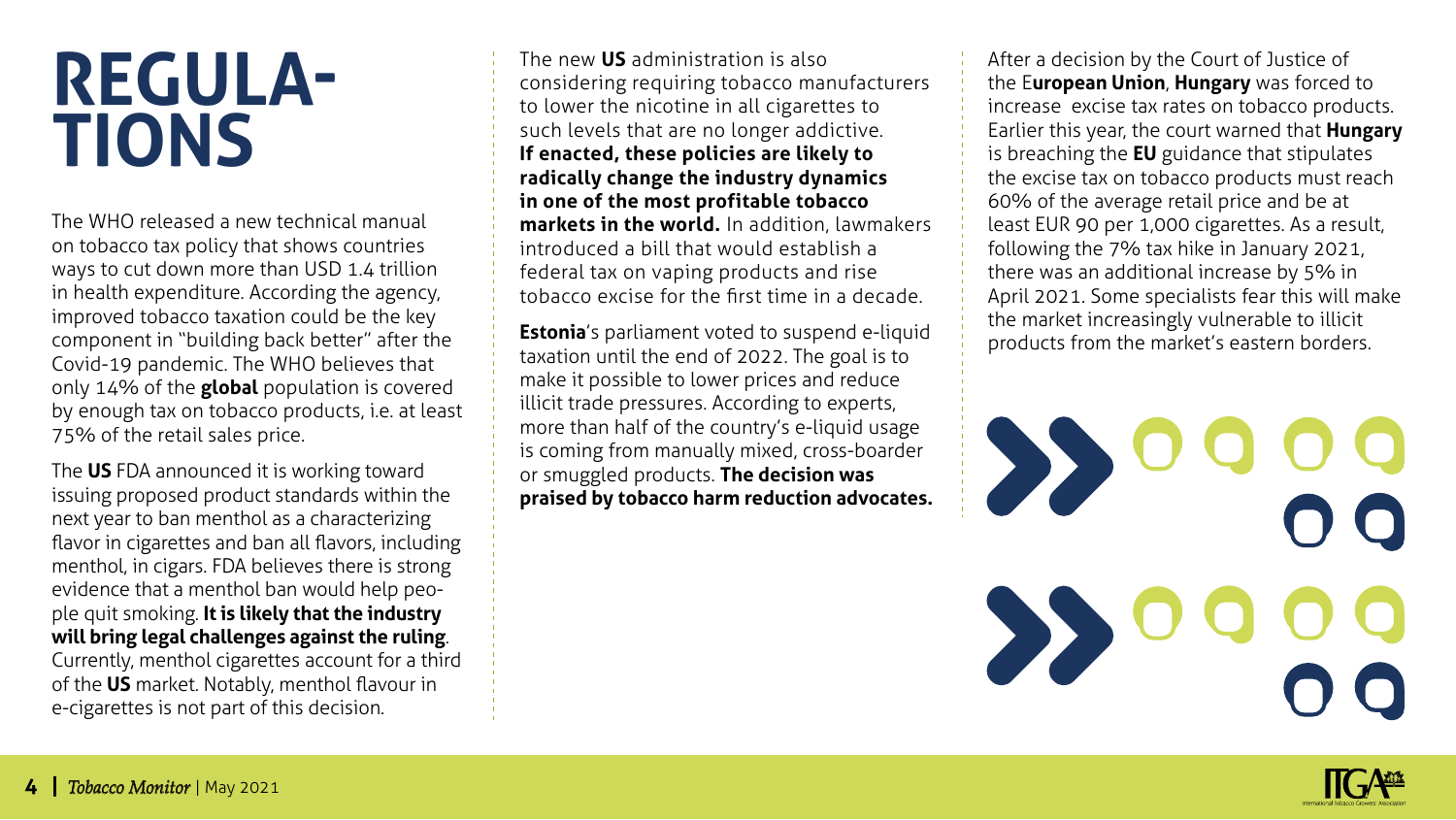**Finland**'s Social Affairs Ministry proposed new tobacco regulations that could pave the way for plain packaging and additional flavour restrictions. If enacted, the changes are likely to enter into force between 2022 and 2024.

According to the **Russian** Ministry of Healthcare, tobacco companies operating within the member states of the **Eurasian** Economic Union should be required to manufacture self-extinguishing cigarettes. The measure aims to influence the prevention of fire outbreaks, lowering fatalities and injuries caused by negligent smoking.

A High Court in **India** is considering a temporary ban on cigarettes and bidis sales amidst the worsening situation with the pandemic.

**Saudi Arabia** banned the sale of tobacco products to people under 18 years old and smoking in places where children are present. In the last couple of years, the country has increased taxation on shisha and introduced additional tobacco restrictions.

**Taiwan** could ban e-cigarettes in the second half of 2021. The local government has reportedly prepared a draft with amendments which has been sent to the Parliament for approval. This could result in prohibition of manufacturing, importation, sale, supply, display, and advertisement of vaping devices and novel tobacco products, including heated tobacco.

The government of **New Zealand** is considering to ban cigarette filters, reduce nicotine levels in tobacco products, minimize the number of tobacco outlets and outlaw tobacco sales to new smokers, among other measures. Small business owners are worried this could drive them out of business. **The country is at the forefront of the next generation tobacco control measures.**

A recent study in **New Zealand** recommended the local government to impose pictorial health warnings on roll-your-own (RYO) tobacco products. According to the authors, RYO smokers comprise 40% of the tobacco user population in the country. **It is highly likely that pictorial health warnings will extend to smaller tobacco categories in multiple markets around the world in the near future.**



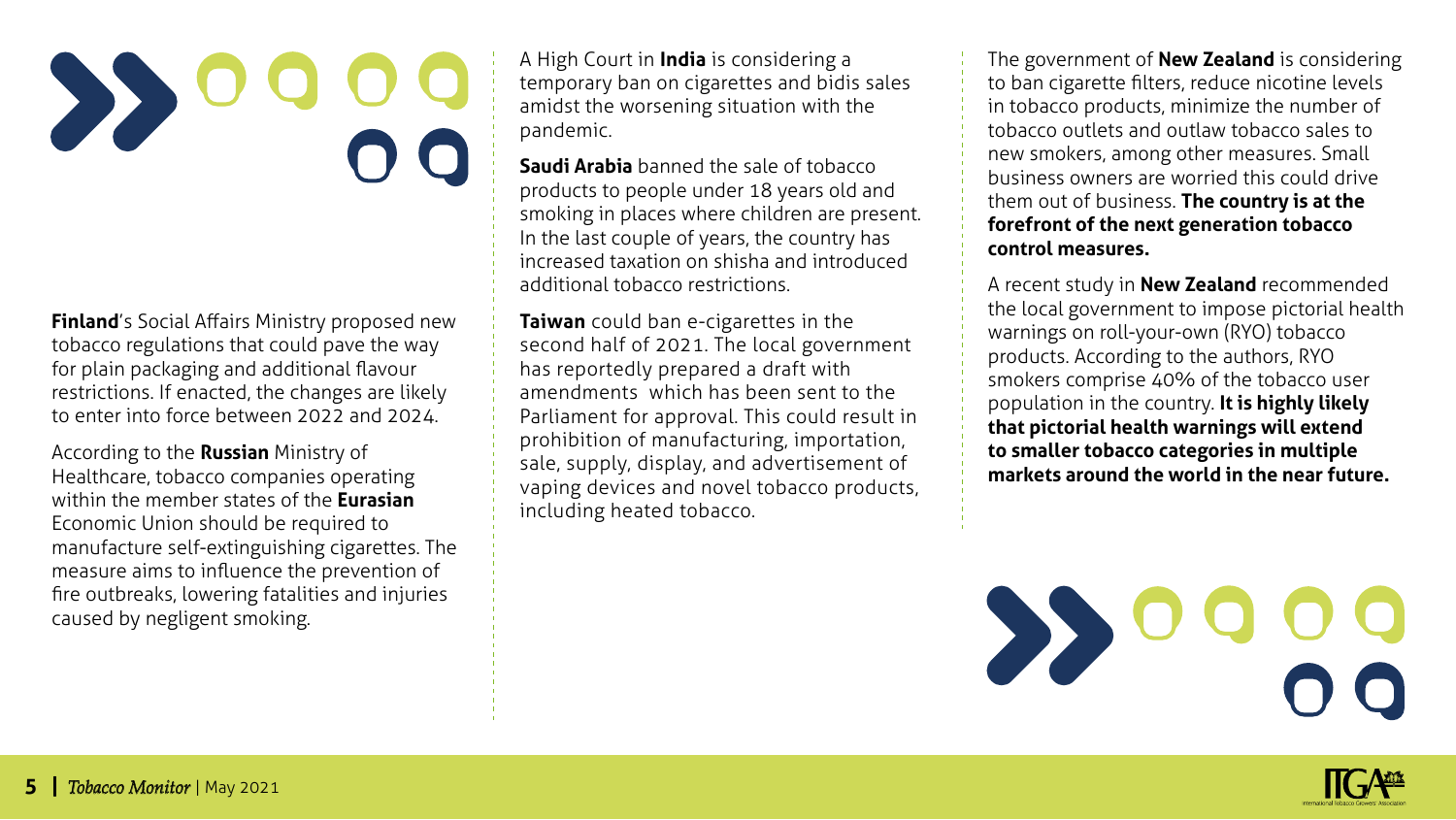### **INDUSTRY UPDATES**

PMI reported its Q1 2021 results:

- Net revenue is USD 7.59 billion, up from USD 7.15 billion on a yearly basis.
- Adjusted operating income is USD 3.49 billion, up 25.2%.
- Cigarette shipment volumes are down 7.3% to 145.51 billion sticks.
- Heated tobacco shipment volumes are up 29.9% to 21.73 billion units.

Company executives consider this performance as a "strong start to the year". Altria reported its Q1 2021 results:

• Net revenue is USD 6.03 billion, down 5.1% on a yearly basis.

This was mainly driven by declines in the smokable product segment.

• Domestic cigarette shipment volumes are down 12% to 22 billion sticks.

Regardless, the company officials believe they have achieved a strong start of the year and are on track to deliver against the full-year plans.

Altria also announced the complete global ownership of the nicotine pouch product on!, after acquiring the remaining 20% shares the company did not already own.

JTI reported its Q1 2021 results:

- Revenue is JPY 547.4 billion, up 5.3% on a yearly basis.
- Adjusted operating profit is JPY 178.1 billion, up 21.3%.
- Total shipment volumes increased by 5.8%.

This performance was fueled by market share gains in combustibles, mainly in Taiwan and the UK.

In addition, JTI is now prioritizing the launch of Ploom X, its next generation heated tobacco device.



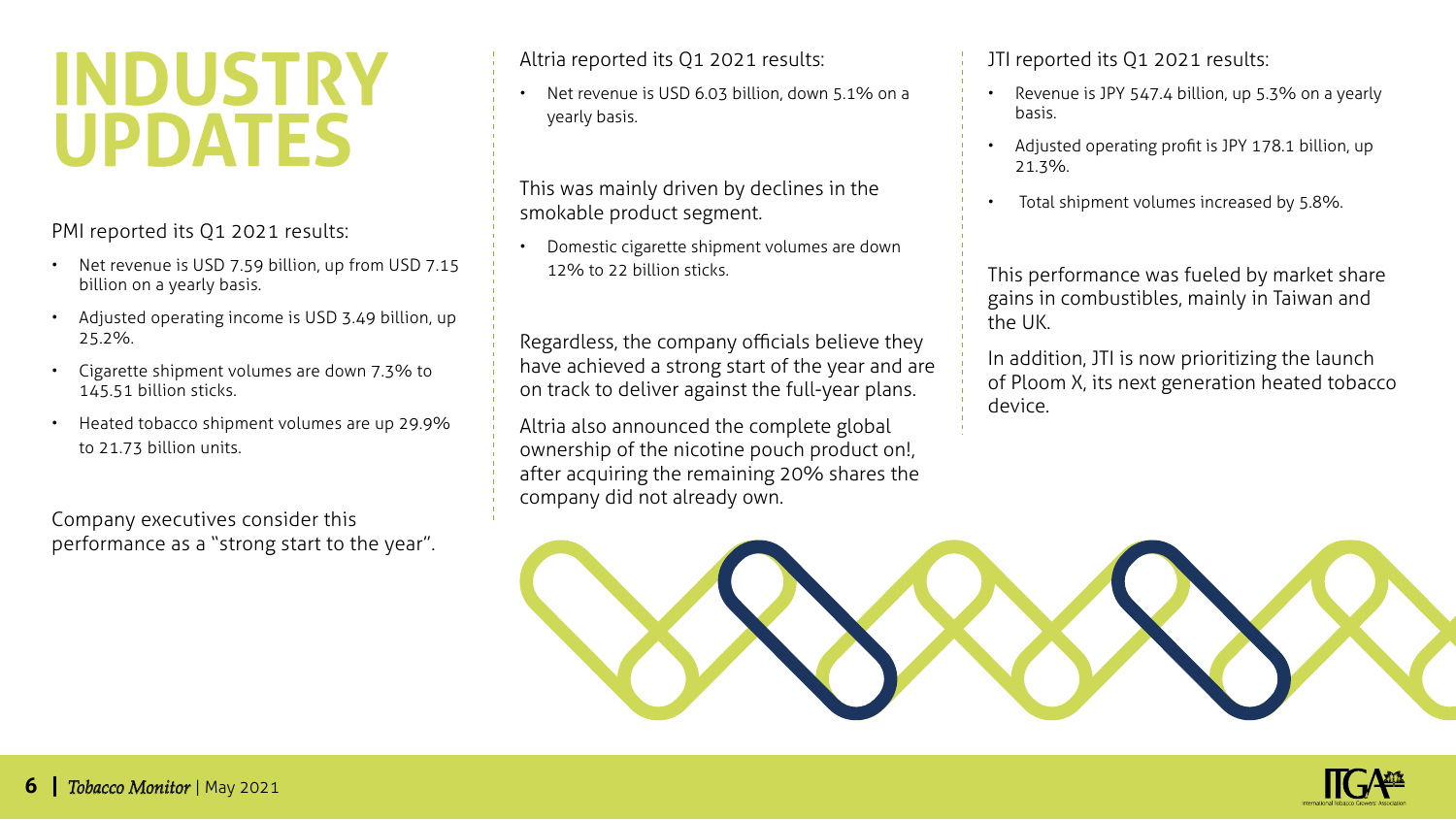

**Egypt** postponed the tender for license to produce cigarettes and vapour products in the country. The move was about to end the monopoly of the state-owned Eastern Co, one of the biggest tobacco companies in the world. **As discussed in previous editions of Tobacco Monitor, foreign players were vocal critics of the conditions of the initial auction.** 

No further clarifications related to future developments of the issue were provided by the local authorities.

According to a report by Campaign for Tobacco-Free Kids, less than half of the 483 smokeless tobacco factories operating in **Bangladesh** pay taxes. The lack of an effective tracking and tracing system and the informal nature of the market are signaled out as major issues. At present, one in five Bangladeshi adults uses smokeless tobacco.

RJ Reynolds Vapor Co., a BAT company in the **US**, has petitioned the Patent and Trademark Office for review of several claims relating to the functionality of e-cigarettes in apatent assigned to PMI. The company requests the cancellation of the claims as unpatentable. **This is another example of BAT and PMI disputing intellectual property.** 

The **UK** Advertising Standards Authority (ASA) banned an advertisement for JTI's Nordic Spirit nicotine pouches for implying the product has a mood-altering and stimulating effect. The ad appeared in a streaming service and depicted people using the product before playing video games.

In addition, the Bureau of Investigative Journalism has accused JTI of placing stealth advertisements for its tobacco products on social media in **Germany**. The company believes that its activities are in compliance with the law



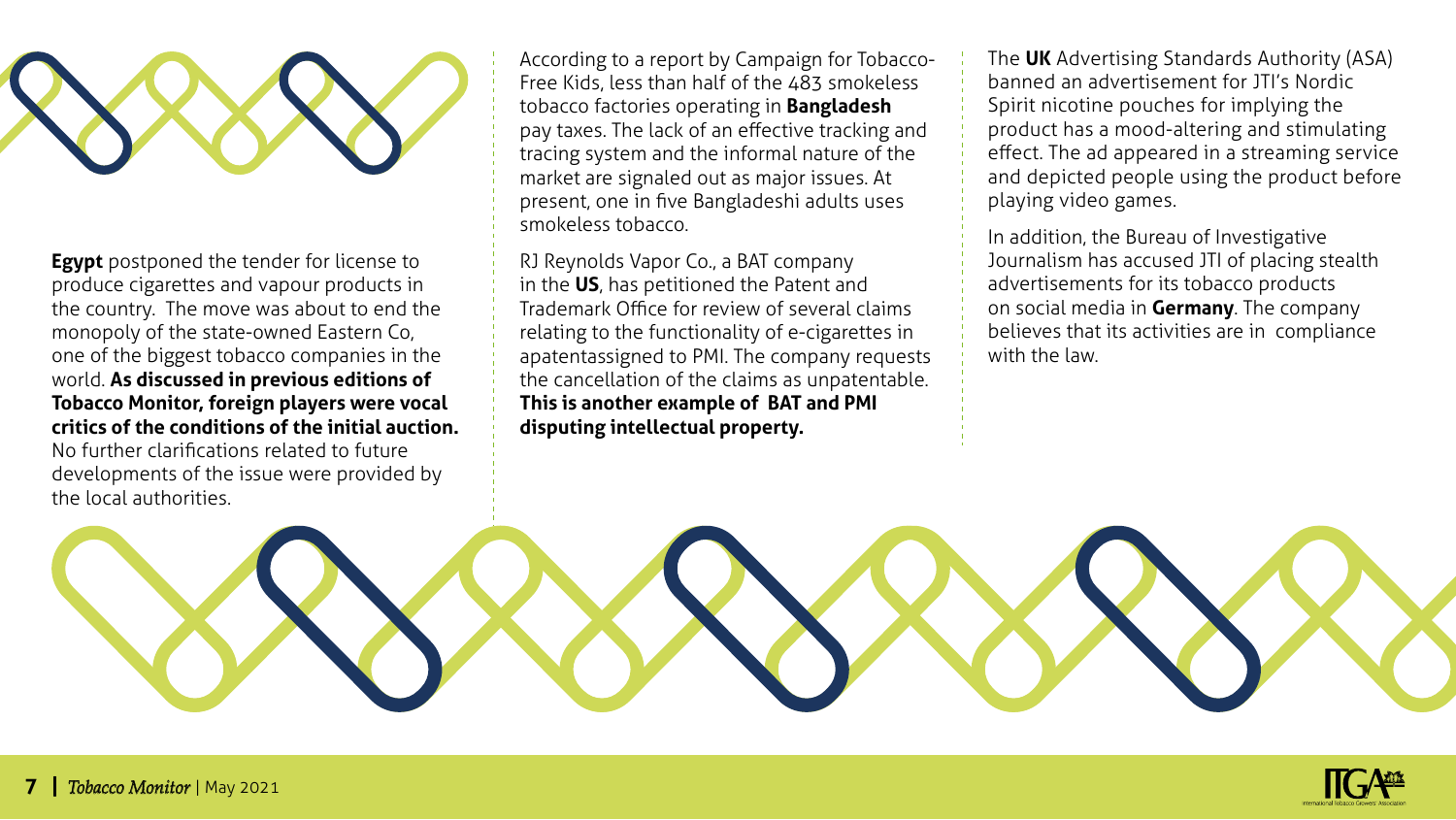### **SUSTAIN-ABILITY**

A University in **Turkey** has developed an anti-Covid-19 drug and vaccine candidate using a protein produced by the tobacco plant Nicotiana Benthamiana. The future potential treatment could be applied via injection or spray. BAT is also in the process of testing a tobacco-based vaccine for Covid-19.

The Governor of **Jujuy** province in **Argentina** proposed tobacco farmers to begin growing cannabis instead of tobacco. However, some key sector stakeholders have argued that the crop will remain the main source of income for the years to come, so farmers should fight to continue growing tobacco. **Argentina is one of the markets that has a more favorable attitude to the emerging cannabis category from a regulatory perspective.**

The **US** House of Representatives passed a legislation that would allow banks to serve cannabis companies in states where the product is legal. **This is a significant milestone in the development of the cannabis category in the country.** At the moment 36 states have legalized medicinal cannabis, while 17 allow its recreational use.

MG Health, the first **African** cannabis grower, received a permission under the **EU**'s Good Manufacturing Practices protocol allowing it to export the product to **EU** countries for medicinal purposes. The **Lesotho** company currently produces around 250 kg of packed cannabis flower a month. Export could start as early as June 2021.

PMI has started exploring the cannabis industry for its market possibilities. Nevertheless, the company's focus remains firmly on smokefree products. C**ontrary to other leading manufacturers, which have already invested in cannabis, such as Altria, BAT and Imperial Brands, PMI has been more conservative in this avenue until now.**

Organigram Holdings, a company where BAT holds a minority stake, has acquired The Edibles & Infusions Corp in **Canada** for CAD 35 million. The entity specializes in pot edibles such as gummy bears, brownies and drinks. The move was motivated by increased demand for such products during the recent lockdowns. This is yet another illustration of the potential of cannabis products and the level of involvement of big tobacco manufacturers in the emerging business.

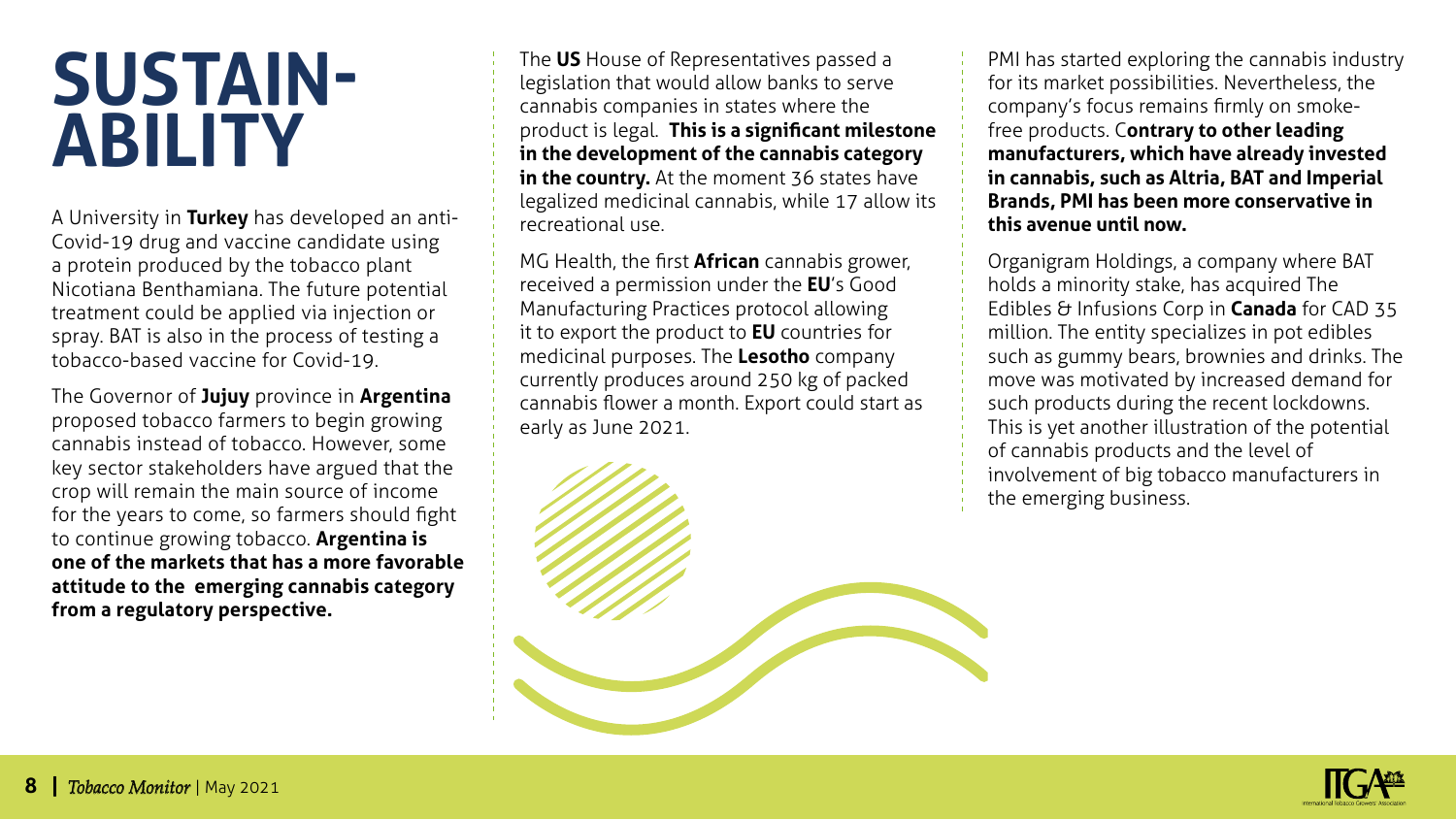

Public and environmental health communities need to unite in their efforts to ban cigarette filters for the benefit of the people and the planet, according to a recent university study in the **UK**. **Tobacco Monitor has already presented some of the likely next generation tobacco regulations connected to cigarette butts pollution in previous editions.** An estimated 4.5trillion cigarette filters are deposited into the environment each year. The authors are skeptical about the industry's efforts to develop biodegradable filters, which they say would still emit harmful chemicals into the environment if discarded improperly.

KT&G provided a leaf tobacco planting service in **South Korea** to help farmers struggling due to workers shortage amidst the Covid-19 pandemic. The company is the only purchaser of domestic leaf tobacco. As part of KT&G's agreement with growers, a 30% prepayment of the sales price is made to each farmer in cash. The company also takes care of health check ups for growers and scholarships for their children.

The Federation of **Greek** Tobacco Industry Employees and the Hellenic Federation of Enterprises have reached an agreement for a wage increase covering all tobacco businesses in the market and provision for new specializations. According to the Statistics Service in **Greece**, the sector gives employment to over 2500 people.



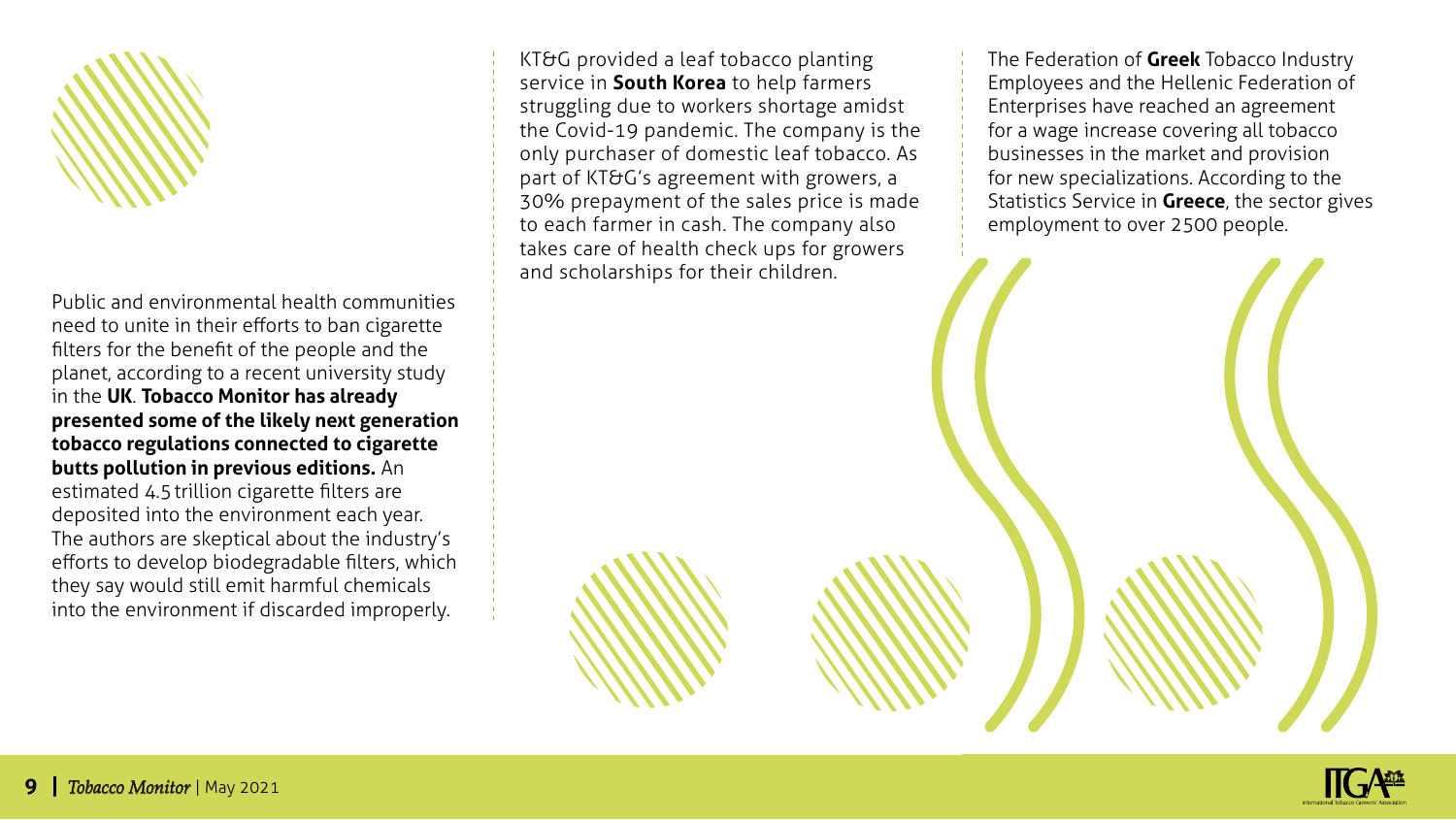